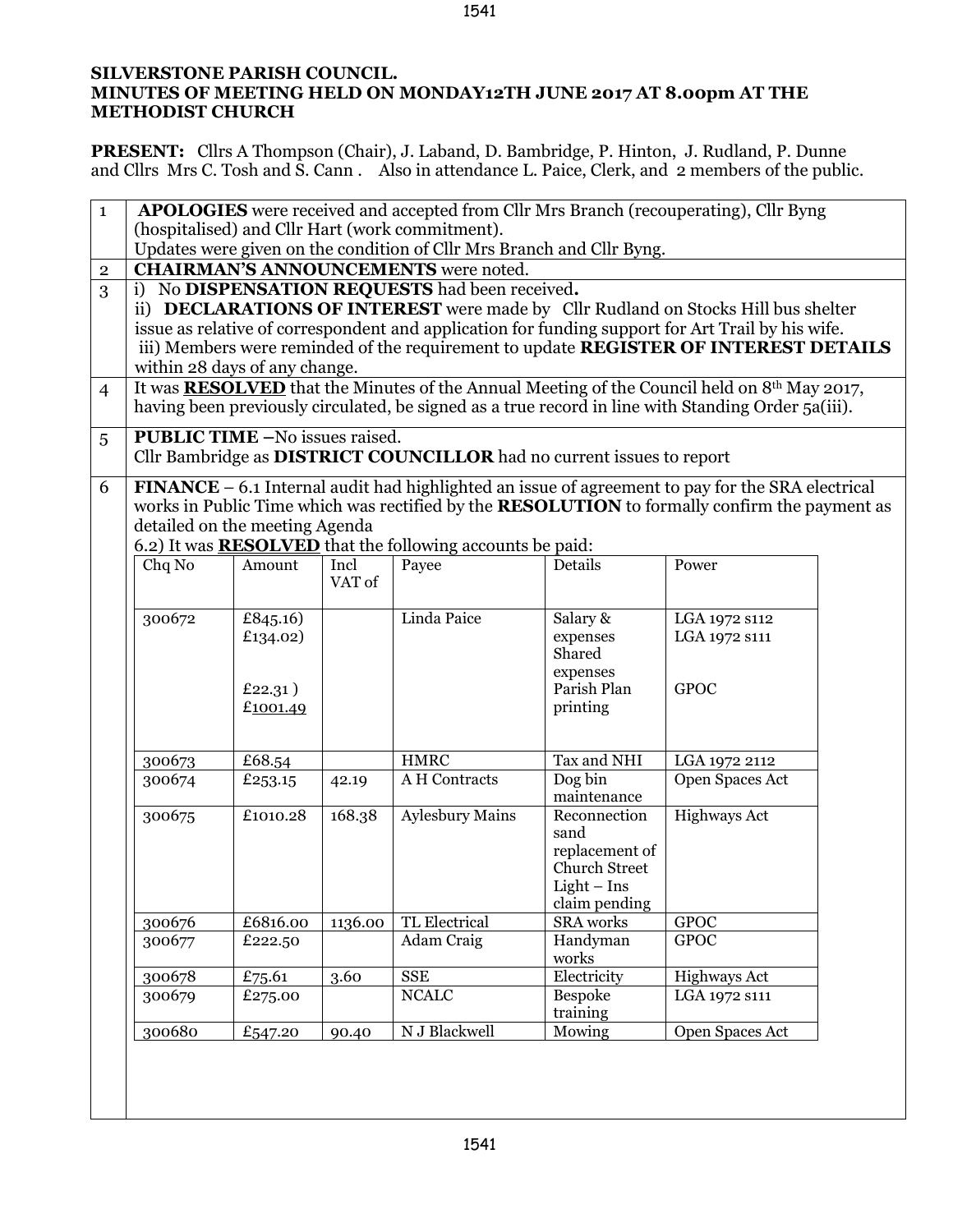| Chq No                                                                           | Amount                                                         | Incl<br><b>VAT</b> | Payee                                                                                                                                                                            | Details                | 6.3 It was <b>RESOLVED</b> that the following payment be made under Financial Regulation 6.5:<br>Power                                                                                                                                                                                                                                                                                                              |  |  |  |  |  |
|----------------------------------------------------------------------------------|----------------------------------------------------------------|--------------------|----------------------------------------------------------------------------------------------------------------------------------------------------------------------------------|------------------------|---------------------------------------------------------------------------------------------------------------------------------------------------------------------------------------------------------------------------------------------------------------------------------------------------------------------------------------------------------------------------------------------------------------------|--|--|--|--|--|
|                                                                                  |                                                                | of                 |                                                                                                                                                                                  |                        |                                                                                                                                                                                                                                                                                                                                                                                                                     |  |  |  |  |  |
| 300685                                                                           | £233.00                                                        |                    | Parish Mag<br>Printers                                                                                                                                                           | News &<br><b>Views</b> | LGA1972 s142                                                                                                                                                                                                                                                                                                                                                                                                        |  |  |  |  |  |
| 6.4 It was <b>RESOLVED</b> that the following Neighborhood Plan payment be made: |                                                                |                    |                                                                                                                                                                                  |                        |                                                                                                                                                                                                                                                                                                                                                                                                                     |  |  |  |  |  |
| Chq No                                                                           | Amount                                                         | Inc                | Payee                                                                                                                                                                            | Details                | Power                                                                                                                                                                                                                                                                                                                                                                                                               |  |  |  |  |  |
|                                                                                  |                                                                | <b>VAT</b><br>of   |                                                                                                                                                                                  |                        |                                                                                                                                                                                                                                                                                                                                                                                                                     |  |  |  |  |  |
| 300681                                                                           | £69.44                                                         |                    | Carol Tosh                                                                                                                                                                       | Stationery             | <b>GPOC</b>                                                                                                                                                                                                                                                                                                                                                                                                         |  |  |  |  |  |
| 300682                                                                           | £57.31                                                         | 9.55               | Nick Ashby                                                                                                                                                                       | Website set up         | <b>GPOC</b>                                                                                                                                                                                                                                                                                                                                                                                                         |  |  |  |  |  |
| 300683                                                                           | £20.00                                                         |                    | St Michaels Church                                                                                                                                                               | Room Hire              | LGA 1972 s111                                                                                                                                                                                                                                                                                                                                                                                                       |  |  |  |  |  |
| 300684                                                                           | £125.95                                                        |                    | R. Brightman                                                                                                                                                                     | Travelling             | <b>GPOC</b>                                                                                                                                                                                                                                                                                                                                                                                                         |  |  |  |  |  |
|                                                                                  |                                                                |                    |                                                                                                                                                                                  | expenses               |                                                                                                                                                                                                                                                                                                                                                                                                                     |  |  |  |  |  |
| be clarified.                                                                    | grant of £350 be made.<br>decisions of the Planning Committee. |                    | accounts package be agreed, costs to be shared with Greens Norton Parish Council.<br>6.13 Action would be taken to update the Council's Bank Mandate.                            |                        | 6.11In relation to cheque payment 300677, the insurance position for the Village Handyman would<br>6.12 A request for financial support for the 2017 Art Tail and the latest audited accounts had been<br>received. On proposition by Cllr Mrs Tosh seconded by Cllr Bambridge it was <b>RESOLVED</b> that a<br><b>REPORTS</b> $-$ i) <b>PLANNING COMMITTEE</b> $-$ a) Cllr Mrs Tosh reported to the meeting on the |  |  |  |  |  |
|                                                                                  |                                                                |                    |                                                                                                                                                                                  |                        | b) The following applications, being outside the remit of the Planning Committee, was considered                                                                                                                                                                                                                                                                                                                    |  |  |  |  |  |
|                                                                                  |                                                                |                    | and comments would be submitted accordingly:                                                                                                                                     |                        |                                                                                                                                                                                                                                                                                                                                                                                                                     |  |  |  |  |  |
| <b>Application No</b>                                                            |                                                                |                    | Details                                                                                                                                                                          | Comments               |                                                                                                                                                                                                                                                                                                                                                                                                                     |  |  |  |  |  |
| S/2017/1218/MAO                                                                  |                                                                |                    | Outline planning application<br>with all matters reserved for 10<br>no. commercial units (Use class<br>B <sub>1</sub> ) covering approximately<br>3650 sq metres, and associated | As attached            |                                                                                                                                                                                                                                                                                                                                                                                                                     |  |  |  |  |  |
|                                                                                  |                                                                |                    | car parking. Solar Park,<br>Attenuation pond, Landscape<br>works and Site access on Land<br>North of Silverstone Fields<br>Farm                                                  |                        |                                                                                                                                                                                                                                                                                                                                                                                                                     |  |  |  |  |  |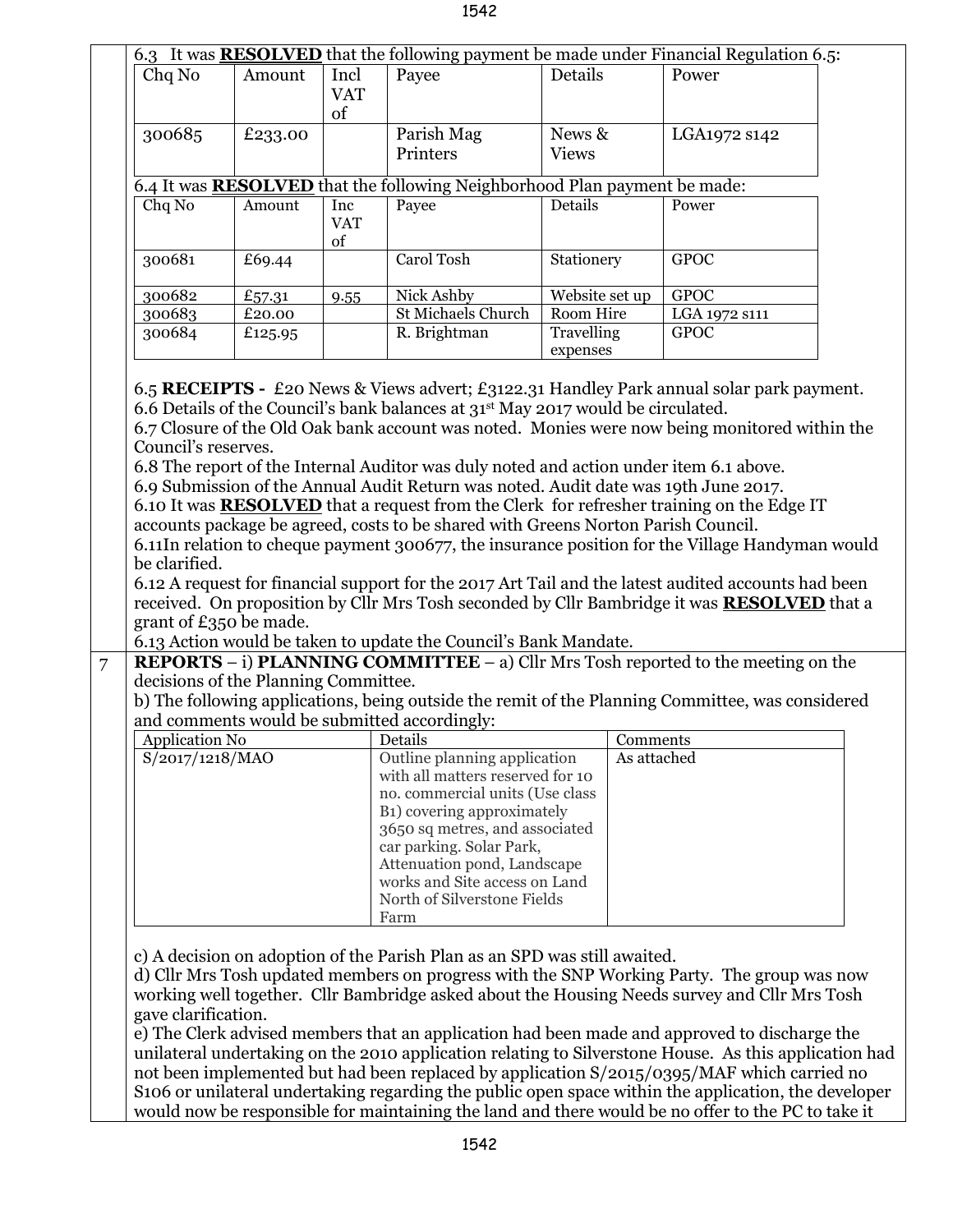over. Deep disappointment was expressed about this and Cllr Bambridge was following up with the Planning Officers.

f) An application had now been submitted to discharge the bus shelter details on the Catch Yard application. Details were outlined to the meeting and it was clarified that there would be no contribution from the Developer for upgrade of the Stocks Hill shelter.

ii) a/b) There was no **FOOTPATHS OFFICER** report this month and no issues reported.

iii) **HIGHWAYS –** a) Concerns regarding the footpath between The Paddocks and the mini roundabouts would be reported. Questions would be asked about the closure of the Whittlebury Road towards Whittlebury as the section from the A413 down to Stocks Hill was in a much worse condition. An earlier request for works to West End would be followed up. The grass along the sides of the footpath to the SRA needed cutting as it was now impossible for pushchairs to use the path. A request for the hedge along the front of The Willows to be cut back would be followed up. b) There were no report updates.

c) Reports of sewage odours on Whittlebury Road outside the Old Parsonage and Frog Hall would be followed up with SNC Officers for contact details and monitored.

d) Issues relating to ownership of Tinkers Lane had been discussed with SNC.

e) Notice of the withdrawal of the urban mowing Contractor had been advised to members and after discussion it was **RESOLVED** that the contract for the rest of the season be passed to Allseasons with effect from end of July 2017 on the basis already discussed with him of three weekly for the flat and show areas and four weekly beyond that.

iv) **LIGHTS** – a/b) No faulty lights or other lighting issue were reported.

c) The Clerk had been advised by Linnells that the matter of the damaged light on Church Street was now in the hands of their Insurers.

d)The Clerk had received clarification and proposed action from NCC regarding the lighting issues at the top of Whittlebury Road. Cllr Bambridge had been in touch with Mrs Hilary regarding shields for the beacon crossing lights. Issues with trees shading lights raised by NCC would be taken up with them as they actually own the offending trees

v) **SRA –** In the absence of Cllr Hart there was no report.

vi) **PLAY AREAS** - a) Church Street - There had been an issue with the roundabout where a young boy's leg had been broken. Cllr Rudland had taken levels and he considered that action needed to be taken to temporarily take it out of action which the Clerk would follow up. Advice and quotations on safety surfacing would also be followed up.

Outstanding works for the Handyman would be followed up.

b) Old Oak – All generally in order. Saplings growing through the shrubs needed to be removed. Two quotations for fencing had been received and Cllr Hinton would check for a third price from Ron Jeacock.

vii) **POCKET PARKS** – In the absence of Mrs Branch there were no reports.

viii) **CIRCUIT –** Apologies had been submitted for the last meetings.

ix) **OTHER REPORTS** a) No further report available on possible allotment sites. The new owner of Little Ridge had a large tract of land being offered on a shared basis which could be followed up. Another domestic garden area may also be coming forward. These could be followed up by Cllr Hart. b) No contact had been made by the manufacturer of the defibrillator regarding possible problems. c) The Handyman works list was being kept up to date and the Clerk would contact Adam Craig for further clarification. Removal of random notices around the village would be added to the list. d) There was further discussion of the proposal by the Garden Group to upgrade the bus shelter on Stocks Hill and it was **RESOLVED** that Cllr Rudland obtain quotes for the necessary repairs.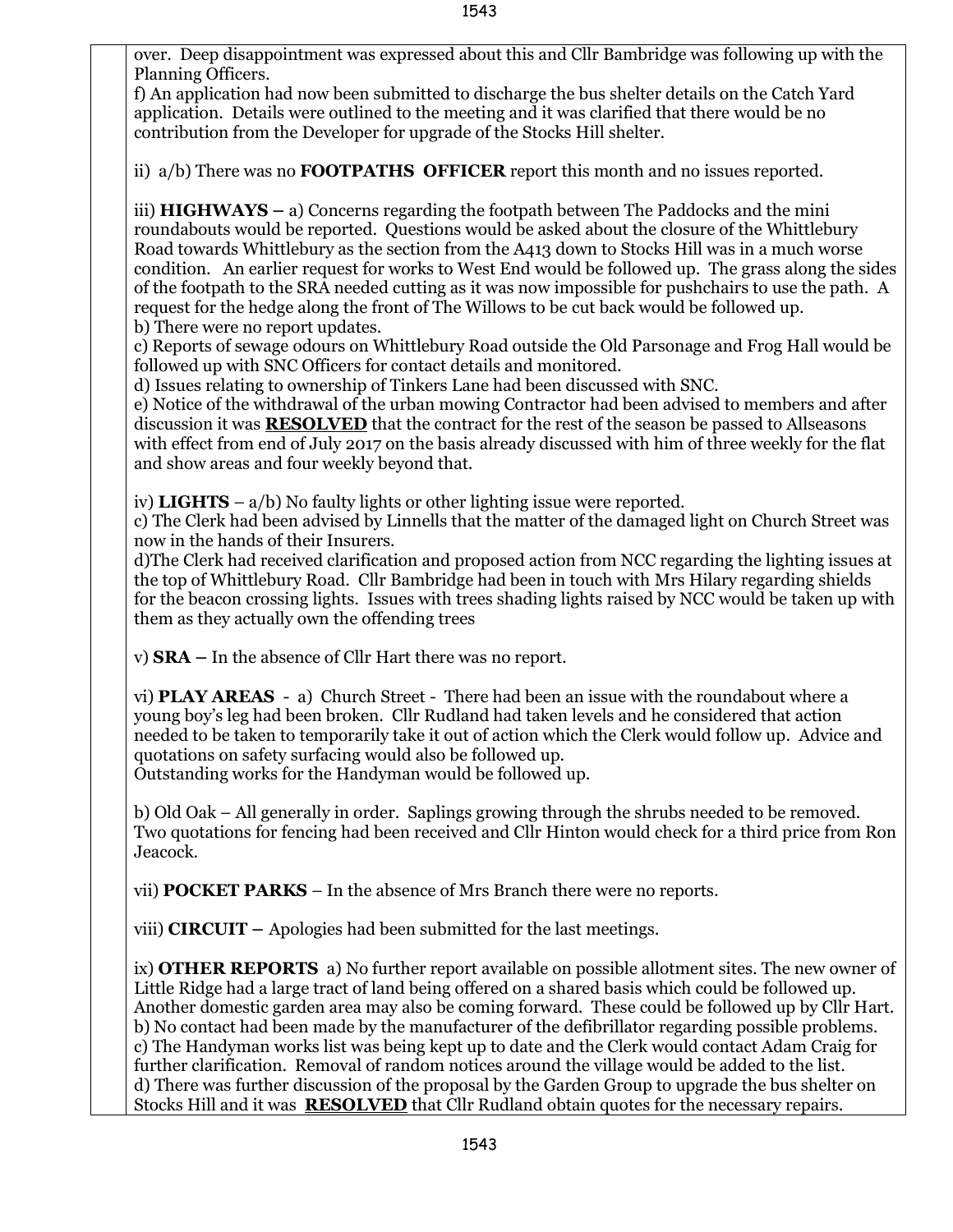## 1544

|             | Clarification had been gained regarding licensing for planters.                                      |  |  |  |  |
|-------------|------------------------------------------------------------------------------------------------------|--|--|--|--|
|             | e) The Chair spoke to the meeting regarding the possibility of purchasing and storing sands bags and |  |  |  |  |
|             | a scoop and would present costings to the next meeting.                                              |  |  |  |  |
|             | f) Cllr Mrs Cann raised an issue regarding possible memorial plaque for Vic Lovell who had recently  |  |  |  |  |
|             | died and the area of the replica stocks was suggested. She would speak to Dr Newton and Gerald       |  |  |  |  |
|             | Lovell and report back to the next meeting.                                                          |  |  |  |  |
|             |                                                                                                      |  |  |  |  |
| 8           | ANNUAL RISK ASSESSMENT - the Clerk would follow up with members who had not as yet                   |  |  |  |  |
|             | responded.                                                                                           |  |  |  |  |
| $\mathbf Q$ | <b>CORRESPONDENCE</b> $-$ a) Tabled and general correspondence was noted.                            |  |  |  |  |
|             |                                                                                                      |  |  |  |  |
| 10          | <b>CONSULTATION DOCUMENTS - None</b>                                                                 |  |  |  |  |
| 11          | <b>ITEMS FOR THE NEXT MEETING AGENDA - None put forward</b>                                          |  |  |  |  |
|             | <b>DATE OF NEXT MEETING</b> – $10^{th}$ July 2017 at 8pm in the Methodist Church Room.               |  |  |  |  |

There being no other business the meeting closed at 9.45pm